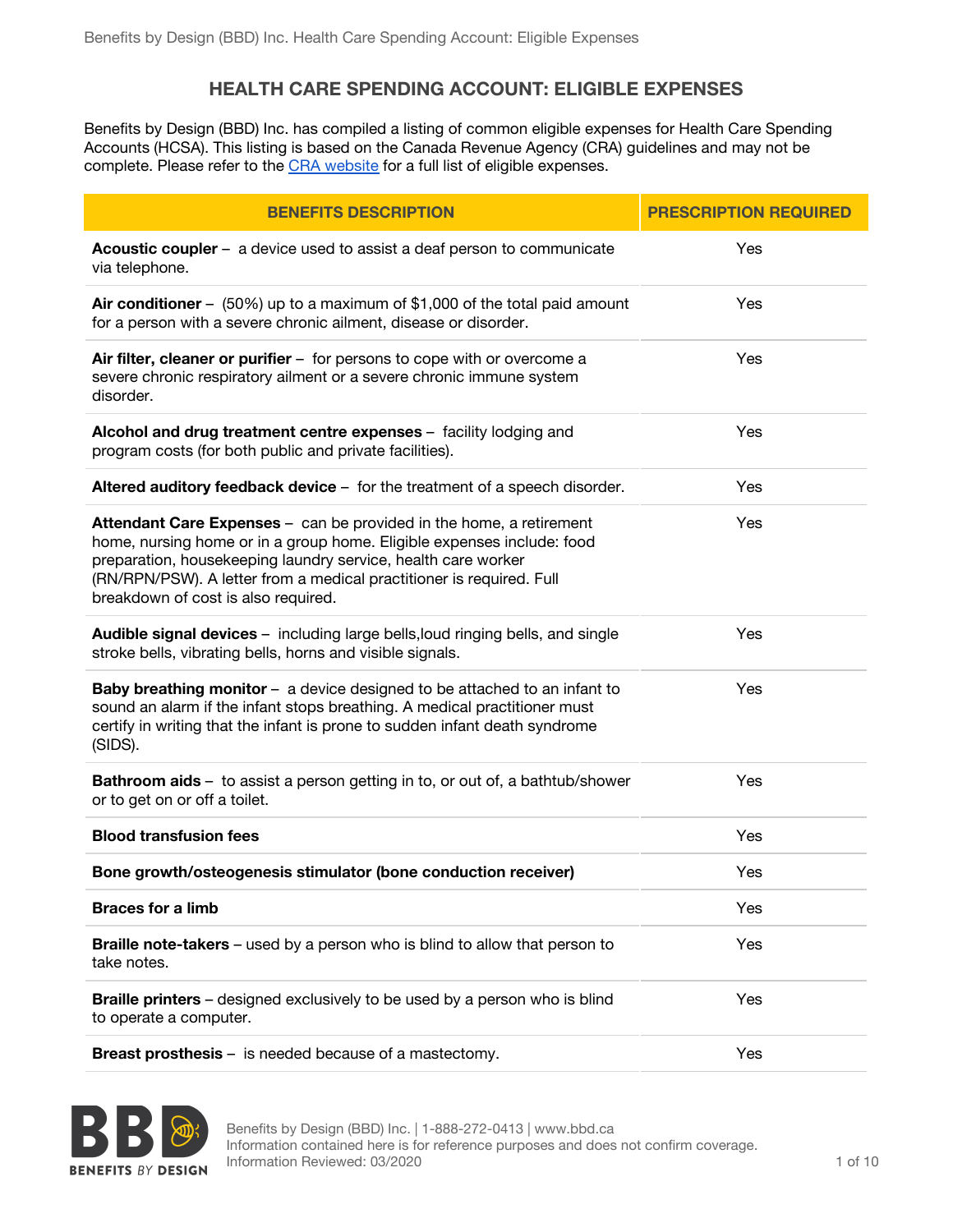| <b>BENEFITS DESCRIPTION</b>                                                                                                                                                                                               | <b>PRESCRIPTION REQUIRED</b> |
|---------------------------------------------------------------------------------------------------------------------------------------------------------------------------------------------------------------------------|------------------------------|
| Cancer treatment - for expenses provided by a medical practitioner or<br>public or licensed private hospital.                                                                                                             | No                           |
| <b>Catheter supplies</b> - catheters, catheter trays, tubing or other products<br>required for incontinence caused by illness, injury or affliction.                                                                      | Yes                          |
| <b>Child Care</b> $-$ if the child has a specified disability and the facility is geared to<br>treat that disability. See: "School for persons with impairments in physical<br>or mental functions" for more information. | Yes                          |
| <b>Circumcision</b> – the cost to a medical doctor to perform the procedure.                                                                                                                                              | Yes                          |
| Clip-on for prescription glasses - must be dispensed by an optician,<br>optometrist, ophthalmologist or a medical doctor.                                                                                                 | No                           |
| <b>Cochlear implants</b>                                                                                                                                                                                                  | No                           |
| Colostomy / ileostomy / ostomy items - including pads, pouches and<br>adhesives.                                                                                                                                          | No                           |
| <b>Computer Peripherals</b> - designed exclusively to be used by a blind person<br>in the operation of a computer.                                                                                                        | Yes                          |
| <b>Contact lenses, prescription</b>                                                                                                                                                                                       | Yes                          |
| <b>Crutches</b>                                                                                                                                                                                                           | Yes                          |
| Deaf-blind intervening services - used by a person who is both blind and<br>profoundly deaf. Amount must be paid to someone in the business of<br>providing such services.                                                | Yes                          |
| <b>Dental services</b> - performed in a dental office (denturists, hygienists and<br>other dental specialist) that are not for cosmetic reasons (i.e. in office/at<br>home teeth whitening and bleach kits)               | No                           |
| <b>Devices or software -</b> designed to be used by a blind person or a person<br>with a severe learning disability to enable them to read print.                                                                         | Yes                          |
| <b>Diabetic supplies</b> - including blood glucose monitor, glucose watch and<br>lancets.                                                                                                                                 | Yes                          |
| <b>Diagnostic tests</b> – the cost of medical tests such as cardiographs,<br>electrocardiograms, x-rays, ultrasounds, MRI, and CT scans. Delux or<br>elective tests are eligible.                                         | No                           |
| Diapers or disposable briefs - for a person who is incontinent due to an<br>illness, injury or affliction.                                                                                                                | Yes                          |
| <b>Driveway access -</b> reasonable amounts paid to alter the driveway of the<br>main residence of a person who has a severe and prolonged mobility<br>impairment, to facilitate a bus.                                   | Yes                          |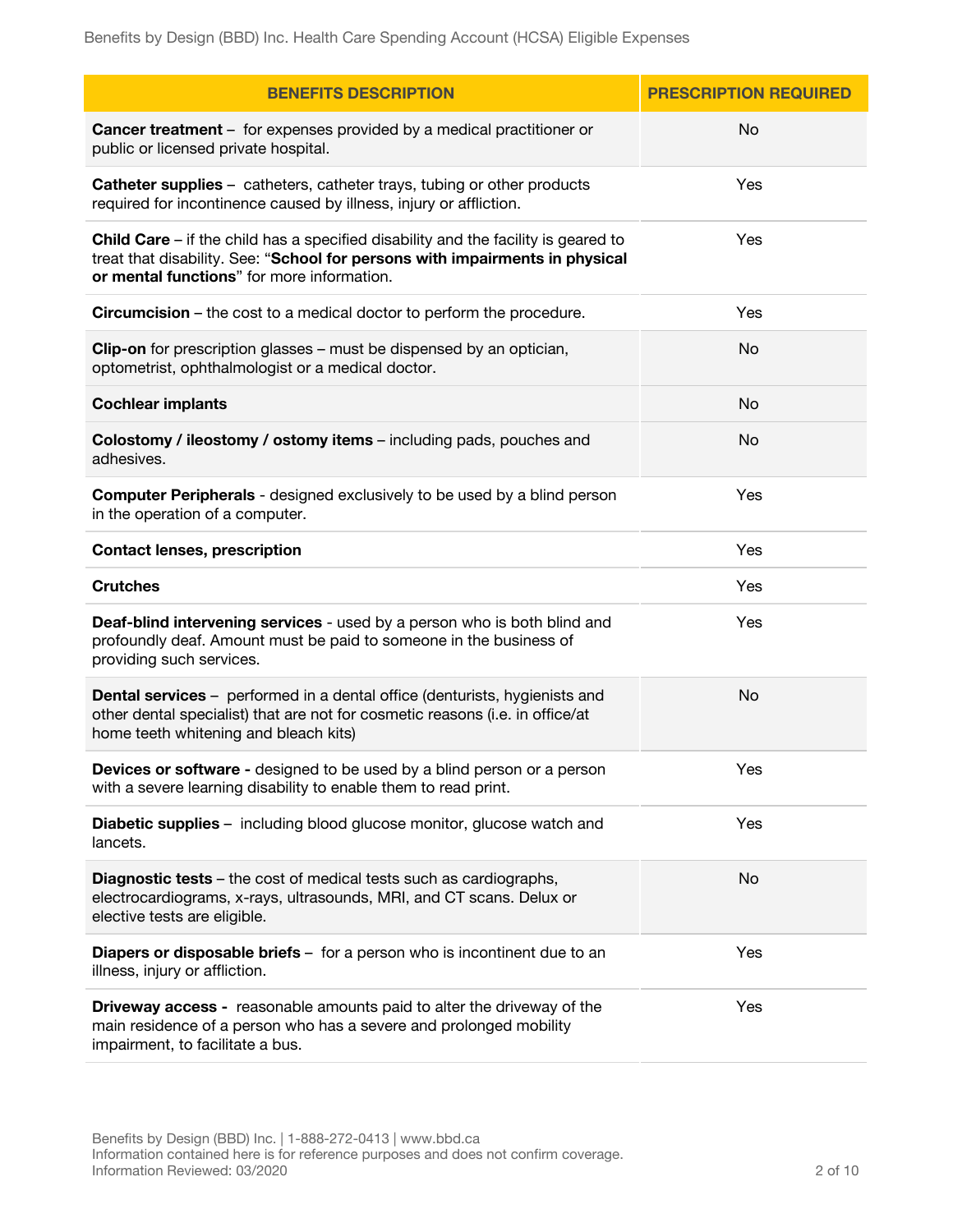**Drugs** – prescribed by a medical practitioner AND recorded by a pharmacist. Yes

| <b>BENEFITS DESCRIPTION</b>                                                                                                                                                                                                                                                                                            | <b>PRESCRIPTION REQUIRED</b> |
|------------------------------------------------------------------------------------------------------------------------------------------------------------------------------------------------------------------------------------------------------------------------------------------------------------------------|------------------------------|
| <b>Elastic support hose</b> - designed exclusively to relieve swelling caused by<br>chronic lymphedema.                                                                                                                                                                                                                | Yes                          |
| <b>Electronic bone healing device</b>                                                                                                                                                                                                                                                                                  | Yes                          |
| Electronic speech synthesizers - that enable a person who is unable to<br>speak to communicate using a portable keyboard.                                                                                                                                                                                              | Yes                          |
| Electrotherapy devices - for the treatment of a medical condition or a<br>severe mobility issue.                                                                                                                                                                                                                       | Yes                          |
| <b>Endovenous laser treatment</b>                                                                                                                                                                                                                                                                                      | Yes                          |
| <b>Environment control system (computerized or electronic)</b> – including the<br>basic computer system used by a person with a severe and prolonged<br>mobility impairment.                                                                                                                                           | Yes                          |
| <b>Extremity pumps</b> – for a person diagnosed with chronic lymphedema.                                                                                                                                                                                                                                               | Yes                          |
| Eye exam and diagnostic tests - including contact lens exams.                                                                                                                                                                                                                                                          | Yes                          |
| Eye patch                                                                                                                                                                                                                                                                                                              | Yes                          |
| Eyeglasses, prescription - including goggles used for sports.                                                                                                                                                                                                                                                          | Yes                          |
| Fertility treatments - in vitro fertilization program including artificial<br>insemination fees, paid to a medical practitioner or a public or licensed private<br>hospital, NOT including donations to a sperm bank.                                                                                                  | No                           |
| <b>Furnace</b> – the amount paid for an electric or sealed combustion furnace to<br>replace a furnace that is neither of these, where the replacement is necessary<br>because of a person's severe chronic respiratory ailment or immune system<br>disorder.                                                           | Yes                          |
| Gluten-free products for persons diagnosed with celiac disease - only<br>the incremental costs associated with the purchase of gluten-free products<br>are eligible.                                                                                                                                                   | Yes                          |
| The incremental cost is the difference between the costs of a gluten-free<br>food compared to the cost of a similar non-gluten free product. A receipt for<br>each purchase is required. It is the responsibility of the plan member to<br>calculate and provide all information. This does not include organic foods. |                              |
| Hearing aids or personal assistive listening devices - including repairs<br>and batteries.                                                                                                                                                                                                                             | No                           |
| Heart monitoring devices - including repairs and batteries                                                                                                                                                                                                                                                             | Yes                          |
| Hospital bed - manual or electric hospital beds including prescribed<br>attachments.                                                                                                                                                                                                                                   | Yes                          |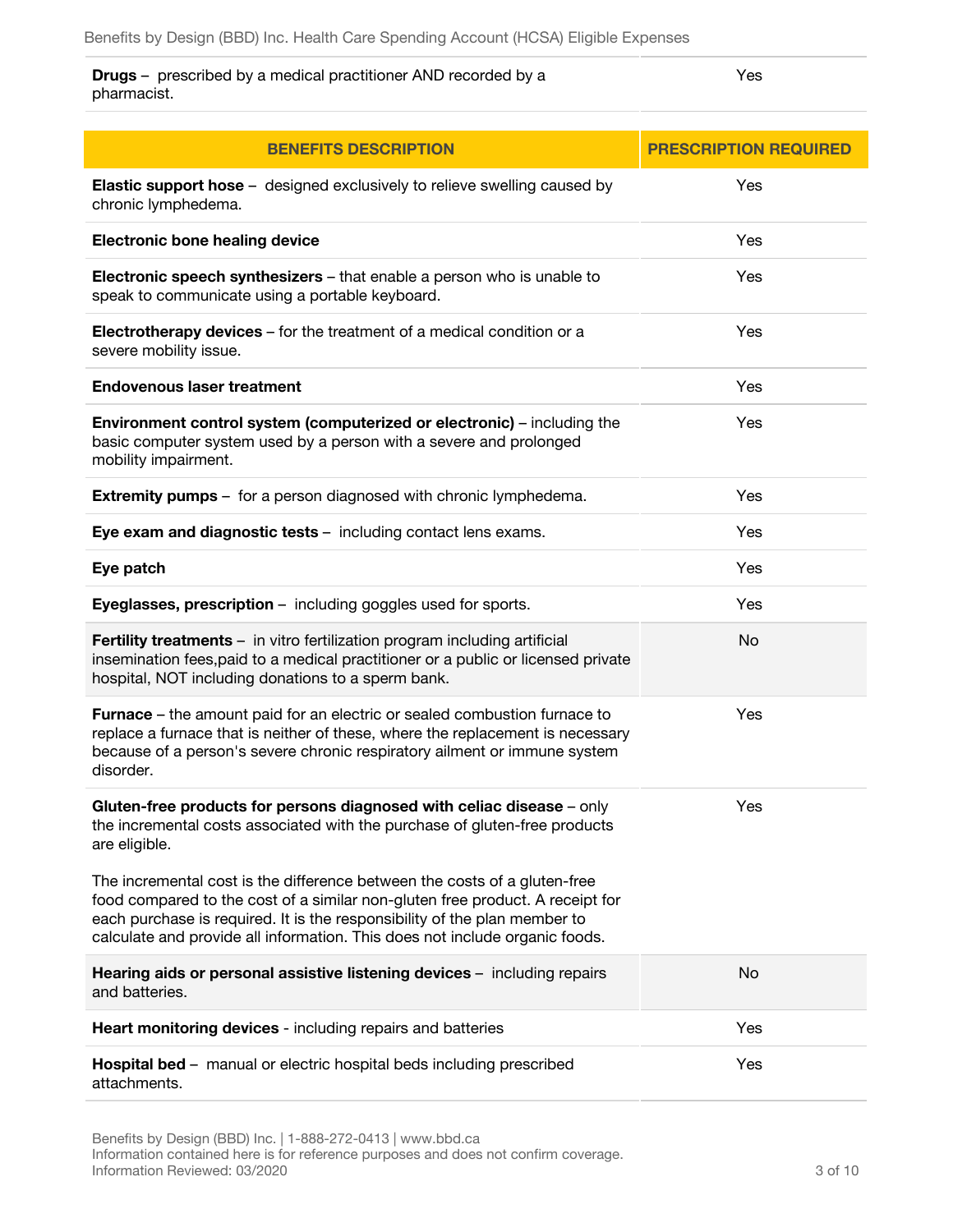**Hospitals** - public or private, all room types No and the state of the No and No and No and No and No and No and No

| <b>BENEFITS DESCRIPTION</b>                                                                                                                                                                                                                                                                                                                                                                                                                                   | <b>PRESCRIPTION REQUIRED</b> |
|---------------------------------------------------------------------------------------------------------------------------------------------------------------------------------------------------------------------------------------------------------------------------------------------------------------------------------------------------------------------------------------------------------------------------------------------------------------|------------------------------|
| <b>Infusion pump</b> – including disposable supplies used in the treatment of<br>diabetes                                                                                                                                                                                                                                                                                                                                                                     | Yes                          |
| Iron $\text{lung}$ - a portable chest respirator that performs the same function and<br>a continuous positive airway pressure machine. Includes repairs.                                                                                                                                                                                                                                                                                                      | Yes                          |
| Kidney Machine (dialysis) - the cost of the machine and the following<br>associated expenses are eligible: repairs, maintenance, supplies, necessary<br>renovations required for installation (hospital official to verify the necessity in<br>writing).                                                                                                                                                                                                      | No                           |
| Laboratory tests - the cost of medical tests such as blood tests, metabolism<br>tests, spinal fluid tests, stool examinations, sugar content tests, urine<br>analysis. Also the cost of any related interpretation or diagnosis. This<br>includes deluxe/elective tests. The Hemocode test is eligible with a<br>prescription from a Physician.                                                                                                               | No                           |
| Large print-on-screen devices - designed exclusively to be used by a blind<br>person in the operation of a computer.                                                                                                                                                                                                                                                                                                                                          | Yes                          |
| Laryngeal speaking aids                                                                                                                                                                                                                                                                                                                                                                                                                                       | Yes                          |
| Laser eye surgery                                                                                                                                                                                                                                                                                                                                                                                                                                             | No                           |
| Lift or transportation equipment - (power-operated) designed exclusively<br>for use by a person with an impairment to allow access to different areas of a<br>building, enter or leave a vehicle, or a place a wheelchair on, or in a vehicle.                                                                                                                                                                                                                | Yes                          |
| <b>Medic Alert Jewelry</b>                                                                                                                                                                                                                                                                                                                                                                                                                                    | Yes                          |
| <b>Medical items</b> - all items that are "medically" necessary (not for<br>convenience or cosmetic purposes) are eligible with a prescription from a<br>physician. Note: Medical items used for sports, recreations purposes and/or<br>enhancing are not eligible.                                                                                                                                                                                           | Yes                          |
| <b>Medical cannabis</b> – amount paid to Health Canada or designated producer<br>for a person authorized under the Marijuana Medical Access Regulations to<br>possess or use the drug for medical purposes                                                                                                                                                                                                                                                    | Yes                          |
| Moving expenses - reasonable moving expenses (that have not been<br>claimed as moving expenses on anyone's income tax and benefit return) to<br>move a person who has a severe and prolonged mobility impairment, or who<br>lacks normal physical development, to housing that is more accessible to the<br>person or in which the person is more mobile or functional, to a limit of<br>\$2,000 (for residents of Ontario, the provincial limit is \$2,601). | Yes                          |
| Note-taking services - used by a person with impairment in physical or<br>mental functions and paid to someone in the business of providing such<br>services. A medical practitioner must certify in writing that these services are                                                                                                                                                                                                                          | Yes                          |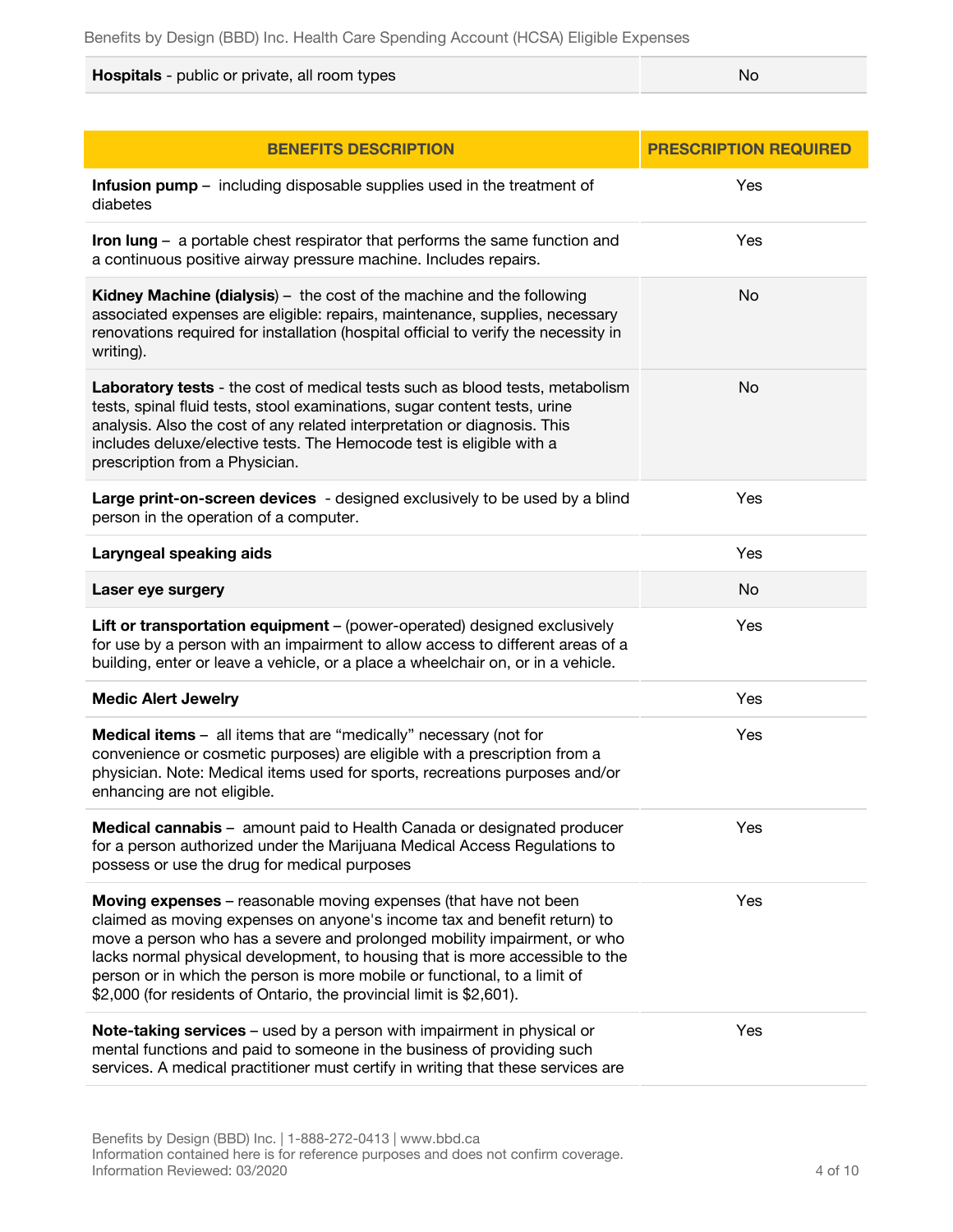## necessary.

**Nurse** – registered nurse (RN), registered nursing assistant (RNA), licensed or registered practical nurse (LPN/RPN), personal support worker (PSW) Yes

| <b>BENEFITS DESCRIPTION</b>                                                                                                                                                                                                                                                                                                                                                                                                      | <b>PRESCRIPTION REQUIRED</b> |
|----------------------------------------------------------------------------------------------------------------------------------------------------------------------------------------------------------------------------------------------------------------------------------------------------------------------------------------------------------------------------------------------------------------------------------|------------------------------|
| <b>Nursing home</b> - includes group homes                                                                                                                                                                                                                                                                                                                                                                                       | No                           |
| Optical scanners or similar devices designed for use by a person who is<br>blind to enable him or her to read print                                                                                                                                                                                                                                                                                                              | Yes                          |
| <b>Optometrist services</b>                                                                                                                                                                                                                                                                                                                                                                                                      | No                           |
| Organ transplant expenses - reasonable amounts paid to locate a<br>compatible donor, to arrange the transplant including legal fees and<br>insurance premiums, and reasonable travelling costs including board and<br>lodging for the patient, the donor, and their respective attendants                                                                                                                                        | No                           |
| Orthopedic shoes / boots - sandals are not eligible                                                                                                                                                                                                                                                                                                                                                                              | Yes                          |
| <b>Osteogenesis stimulator</b> – (inductive coupling) for treating non-union of<br>fractures or aiding in bone fusion                                                                                                                                                                                                                                                                                                            | Yes                          |
| OTC (over-the-counter) drugs - includes insulin or substitutes, shampoo,<br>vitamin B12 and liver extract injections for pernicious anemia. Does not<br>include pre-packaged or pre-manufactured nicotine products such as<br>patches, gums, etc. Must be prescribed by a physician and filled at a<br>pharmacy.                                                                                                                 | Yes                          |
| Out of Canada medical services - amounts paid to a medical practitioner<br>and a public or licensed private hospital if you travel outside Canada to<br>obtain medical services                                                                                                                                                                                                                                                  | No                           |
| Pacemaker                                                                                                                                                                                                                                                                                                                                                                                                                        | Yes                          |
| Page-turner devices - to help a person turn pages of a book or other<br>document when he/she has a severe and prolonged impairment that restricts<br>the person's ability to use his/her arms or hands                                                                                                                                                                                                                           | Yes                          |
| Phototherapy equipment - for the treatment of psoriasis or other skin<br>disorders. You can claim the amount paid to buy, operate, and maintain this<br>equipment. A SAD light or lamp to treat Seasonal Affective Disorder is not<br>eligible.                                                                                                                                                                                  | Yes                          |
| Physician fees/charges for medical services - charges for all medical<br>procedures (except cosmetic procedures). Includes: circumcision,<br>vasectomy/vasectomy reversal/operating room fees. Physician fees for<br>private clinics (if all procedures provided within the total fee are eligible). The<br>amount paid to a medical practitioner for completing medically necessary<br>forms or documentation is also eligible. | No                           |
| <b>Plano Sunglasses</b>                                                                                                                                                                                                                                                                                                                                                                                                          | Yes                          |

Benefits by Design (BBD) Inc. | 1-888-272-0413 | www.bbd.ca Information contained here is for reference purposes and does not confirm coverage. Information Reviewed: 03/2020 5 of 10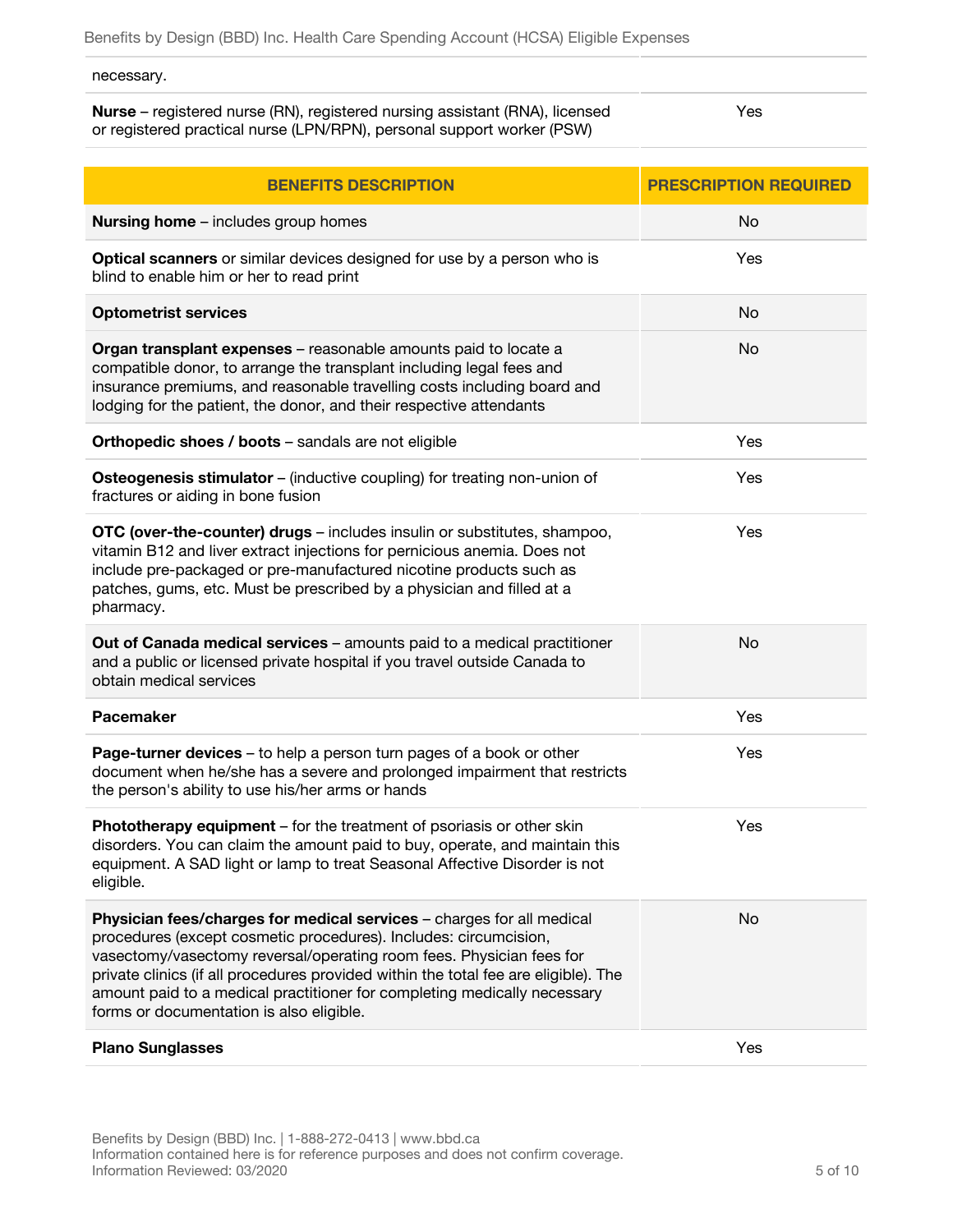| <b>Premiums paid</b> to private health services plans including medical, dental, | No |
|----------------------------------------------------------------------------------|----|
| emergency travel medical and hospitalization plans (health and dental plans      |    |
| only)                                                                            |    |

| <b>BENEFITS DESCRIPTION</b>                                                                                                                                                                                                                                                                                                                                                                       | <b>PRESCRIPTION REQUIRED</b> |
|---------------------------------------------------------------------------------------------------------------------------------------------------------------------------------------------------------------------------------------------------------------------------------------------------------------------------------------------------------------------------------------------------|------------------------------|
| Pressure pulse therapy devices - for the treatment of a balance disorder                                                                                                                                                                                                                                                                                                                          | Yes                          |
| Professional therapists - health care / medical practitioner services provided<br>by qualified health care professionals such as physiotherapists,<br>chiropractors, registered massage therapists, etc.                                                                                                                                                                                          | No                           |
| Prosthetic devices - artificial eyes, ears, noses and limbs. Also includes fees<br>for related repairs, modifications and supplies                                                                                                                                                                                                                                                                | No                           |
| Reading services - provided to a person who is blind or has a severe<br>learning disability and paid to someone in the business of providing such<br>services                                                                                                                                                                                                                                     | Yes                          |
| Real-time captioning - used by a person with a speech or hearing<br>impairment and paid to someone in the business of providing such services                                                                                                                                                                                                                                                     | Yes                          |
| Rehabilitative therapy - including lip reading and sign language training for<br>the adjustment to a person's loss of hearing or speech                                                                                                                                                                                                                                                           | No                           |
| Renovation or construction expenses - amounts paid to make changes to<br>give a person who has a severe and prolonged mobility impairment or who<br>lacks normal physical development, access to (or greater mobility or<br>functioning within) the dwelling. This includes driveway, ramp, and lift<br>expenses. A breakdown of costs is required.                                               | No                           |
| Repairs to eligible HCSA benefits                                                                                                                                                                                                                                                                                                                                                                 | Yes                          |
| <b>Respite care</b> – includes a short stay in a long term care facility, group home<br>or hospital                                                                                                                                                                                                                                                                                               | No                           |
| School for persons with impairments in physical or mental functions $- a$<br>medical practitioner must certify in writing that the equipment, facilities or<br>personnel specially provided by that school are required because of the<br>person's physical or mental impairment                                                                                                                  | Yes                          |
| Scooter - the amount paid for a scooter that is used in place of a wheelchair                                                                                                                                                                                                                                                                                                                     | Yes                          |
| Service animals - the cost of a specially trained animal to assist a person<br>who is blind, profoundly deaf, has a severe and prolonged physical<br>impairment that markedly restricts the use of their arms or legs, or who is<br>severely affected by autism or epilepsy. In addition to the cost of the animal,<br>the cost of the care and maintenance of the animal is an eligible expense. | No                           |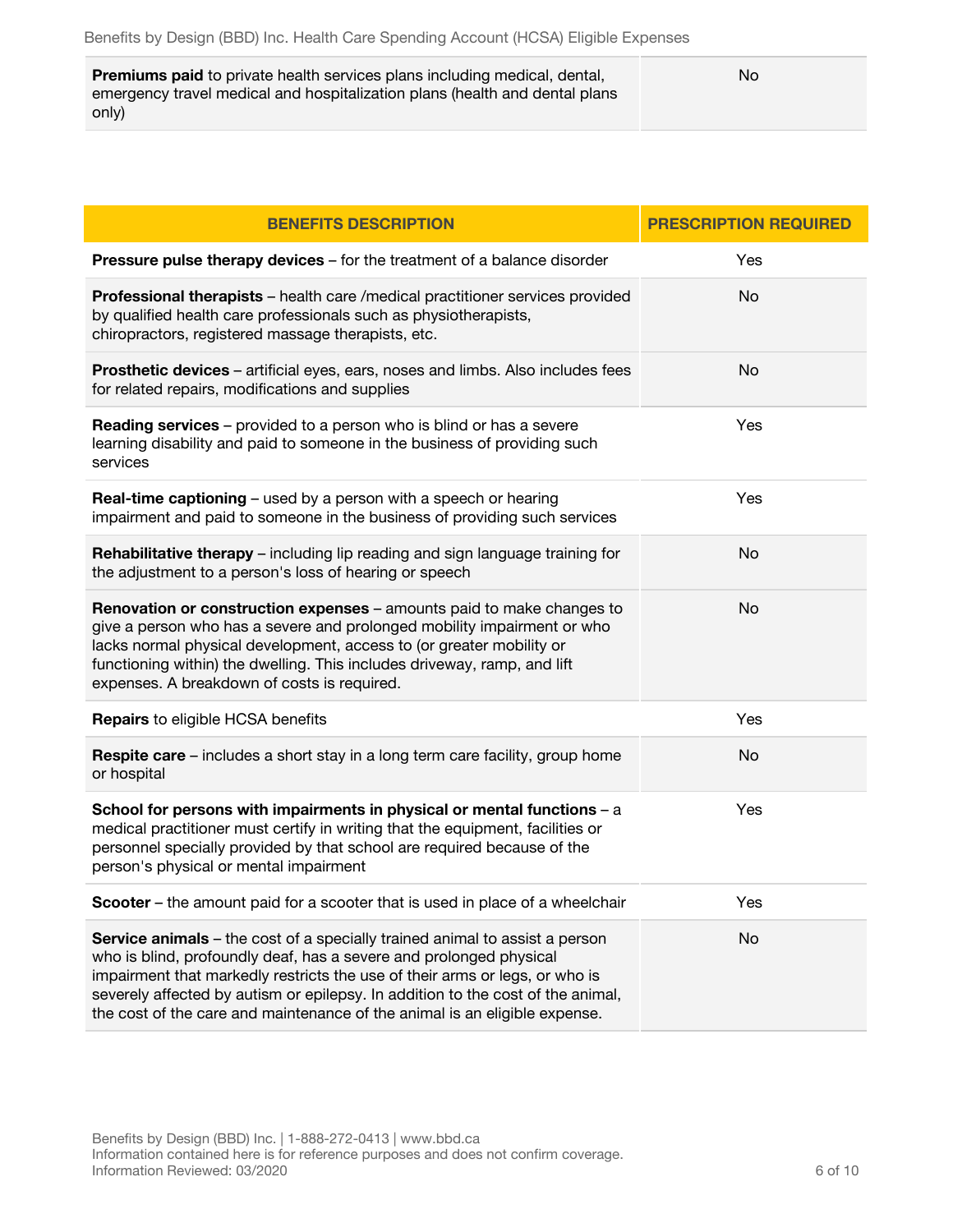| Sign-language interpretation services - used by a person with a speech or<br>hearing impairment and paid to someone in the business of providing such<br>services | No  |
|-------------------------------------------------------------------------------------------------------------------------------------------------------------------|-----|
| <b>Spinal brace</b>                                                                                                                                               | Yes |
| <b>Stair lift</b> - a power-operated guided chair to be used in a stairway (including<br>installation charges)                                                    | Yes |

| <b>BENEFITS DESCRIPTION</b>                                                                                                                                                                                                                                                                                                                                                                     | <b>PRESCRIPTION REQUIRED</b> |
|-------------------------------------------------------------------------------------------------------------------------------------------------------------------------------------------------------------------------------------------------------------------------------------------------------------------------------------------------------------------------------------------------|------------------------------|
| <b>Standing devices</b> – for standing therapy in the treatment of severe and<br>prolonged mobility impairment                                                                                                                                                                                                                                                                                  | Yes                          |
| Talking textbooks - in connection with enrolment in an educational<br>institution in Canada or a designated educational institution for a person who<br>has a perceptual disability                                                                                                                                                                                                             | Yes                          |
| Teletypewriters (TTY) or similar devices that enable a person who is deaf or<br>unable to speak to make and receive phone calls                                                                                                                                                                                                                                                                 | Yes                          |
| Television closed caption decoders - for a person who is deaf                                                                                                                                                                                                                                                                                                                                   | Yes                          |
| Tinting prescription glasses - eligible only when medically necessary                                                                                                                                                                                                                                                                                                                           | No                           |
| Training - the amount paid for a plan member or a relative to learn to care for<br>a relative who has impairment in physical or mental functions and is a<br>dependent of the plan member. The amount has to be paid to someone who<br>is not the spouse or common-law partner and who was 18 years of age or<br>older when the amounts were paid.                                              | Yes                          |
| Travel expenses - if travelling 40-79 km (one way) to obtain medical<br>services, includes reimbursement of public transportation expenses (cab,<br>bus, train). Vehicle expenses are eligible if public transportation is not<br>available. If travelling more than 80km (one-way) from your residence,<br>includes the cost of accommodation, meals, parking, and transportation<br>expenses. | Yes                          |
| <b>Truss</b> – for use for individuals with a hernia                                                                                                                                                                                                                                                                                                                                            | Yes                          |
| Tutoring - used by, and which are supplementary to the primary education<br>of, a person with a learning disability or impairment in mental functions, and<br>paid to someone in the business of providing such services that is not related<br>to the person being tutored                                                                                                                     | Yes                          |
| <b>Vaccines</b> – includes vaccines received at travel clinics or a doctor's office                                                                                                                                                                                                                                                                                                             | Yes                          |
| <b>Vehicle modifications</b> – to permit a person confined to a wheelchair (or<br>those with physical impairment) to gain independent access to and or drive<br>the vehicle                                                                                                                                                                                                                     | Yes                          |
| <b>Vehicle purchase</b> $-20\%$ of the amount paid for a van that has been<br>previously adapted, or is adapted within six months of the date of purchase                                                                                                                                                                                                                                       | Yes                          |
|                                                                                                                                                                                                                                                                                                                                                                                                 |                              |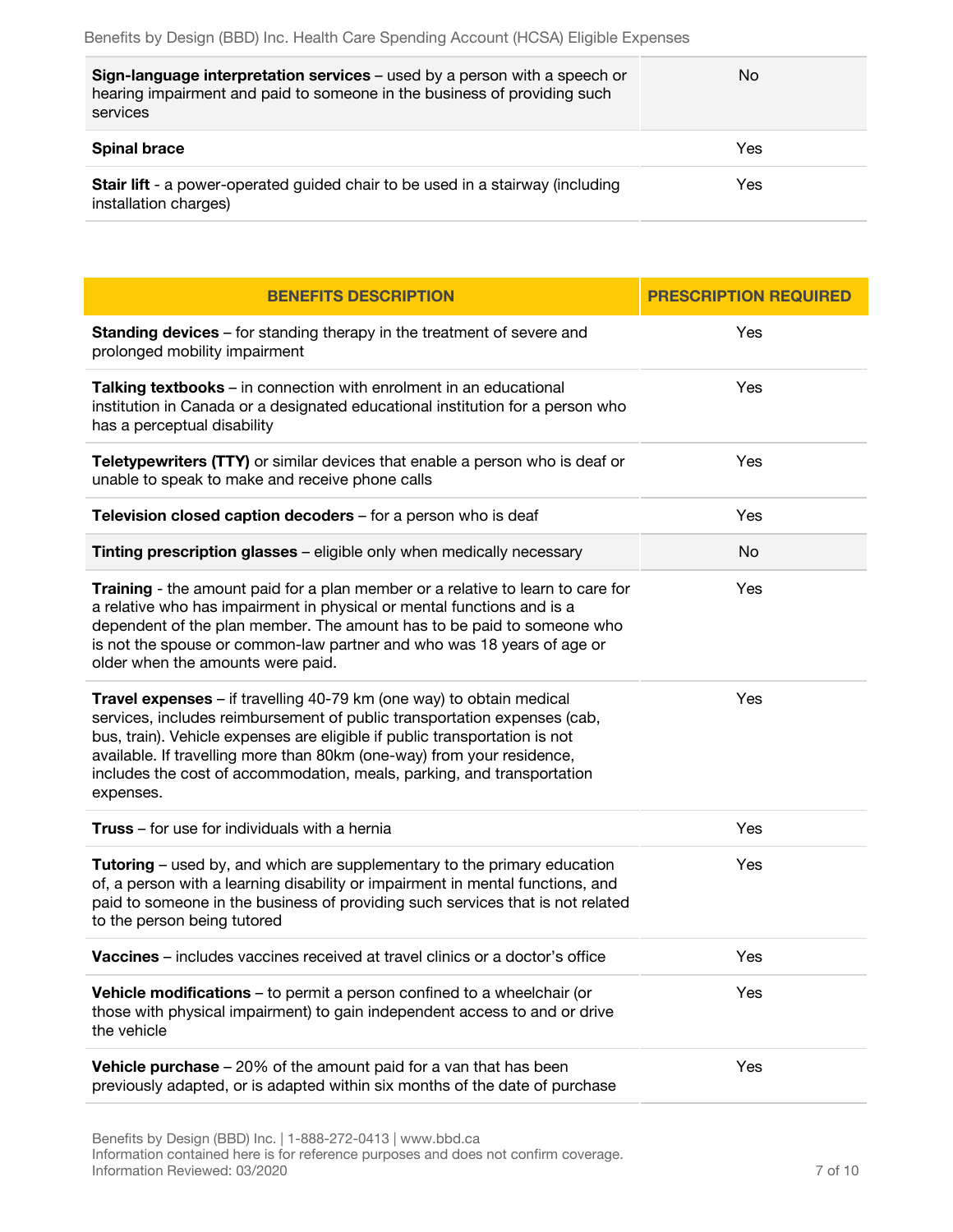| (minus the cost of adapting the van) to transport a person who needs to use<br>a wheelchair, to a limit of \$5,000 (for residents of Ontario, the provincial limit<br>is \$6,503)                      |      |
|--------------------------------------------------------------------------------------------------------------------------------------------------------------------------------------------------------|------|
| <b>Visual or vibratory signaling device</b> $-$ for a person with a hearing<br>impairment                                                                                                              | Yes  |
| Voice recognition software - used by a person who has impairment in<br>physical functions. A medical practitioner must certify in writing that the<br>expense is necessary because of that impairment. | Yes. |
| <b>Volume control feature</b> – used by a person who has a hearing impairment                                                                                                                          | Yes  |

| <b>BENEFITS DESCRIPTION</b>                                                                                                                                                                                                        | <b>PRESCRIPTION REQUIRED</b> |
|------------------------------------------------------------------------------------------------------------------------------------------------------------------------------------------------------------------------------------|------------------------------|
| <b>Walking aids</b> – designed exclusively to assist a person who has a mobility<br>impairment to walk                                                                                                                             | Yes.                         |
| <b>Water filter, cleaner or purifier</b> – for use by an individual who is suffering<br>from severe chronic respiratory ailment or severe chronic immune system<br>disregulation to cope with or overcome ailment or dysregulation | Yes.                         |
| Wheelchairs and wheelchair carriers - includes charges for a<br>rental/repair/modification and supplies                                                                                                                            | Yes.                         |
| <b>Whirlpool bath treatments</b> - The amount paid to a medical practitioner. A<br>hot tub that you install in your home, even if prescribed by a medical<br>practitioner, is not eligible.                                        | Yes.                         |
| Wigs – amount paid for a person who has suffered abnormal hair loss due to<br>a disease, accident, or medical treatment                                                                                                            | Yes                          |

## **INELIGIBLE ITEMS FOR A HEALTH CARE SPENDING ACCOUNT**

- 3D ultrasound
- Adoption fees
- Circulation booster device
- Cleaning cloths for prescription glasses / glass case
- Contact lens solution
- Correactologist
- Cosmetic procedures expenses for purely cosmetic procedures cannot be claimed as medical expenses. Both surgical and non-surgical procedures purely aimed at enhancing one's appearance are not eligible. Some examples: liposuction, hair replacement procedures, botox injections, mole/wart removal and teeth whitening.
- Exercise equipment (e.g. treadmill)
- Fitness programs expenses for gym memberships, exercise classes and exercise equipment
- Furniture home or office equipment (even if ergonomic) including beds, chairs, mattresses, etc. unless they have a specific medical function (e.g. decubitus, hospital type, geriatric). Orthopedic, Craftmatic, Lazy-Boy, etc. are not eligible.
- Gym membership/health club programs
- Holistic practitioner
- Hospital fees such as TV, telephone, meal, parking
- Hot tub (even when prescribed)
- Hypoallergenic pillows/bedding
- **Lactation Consultant**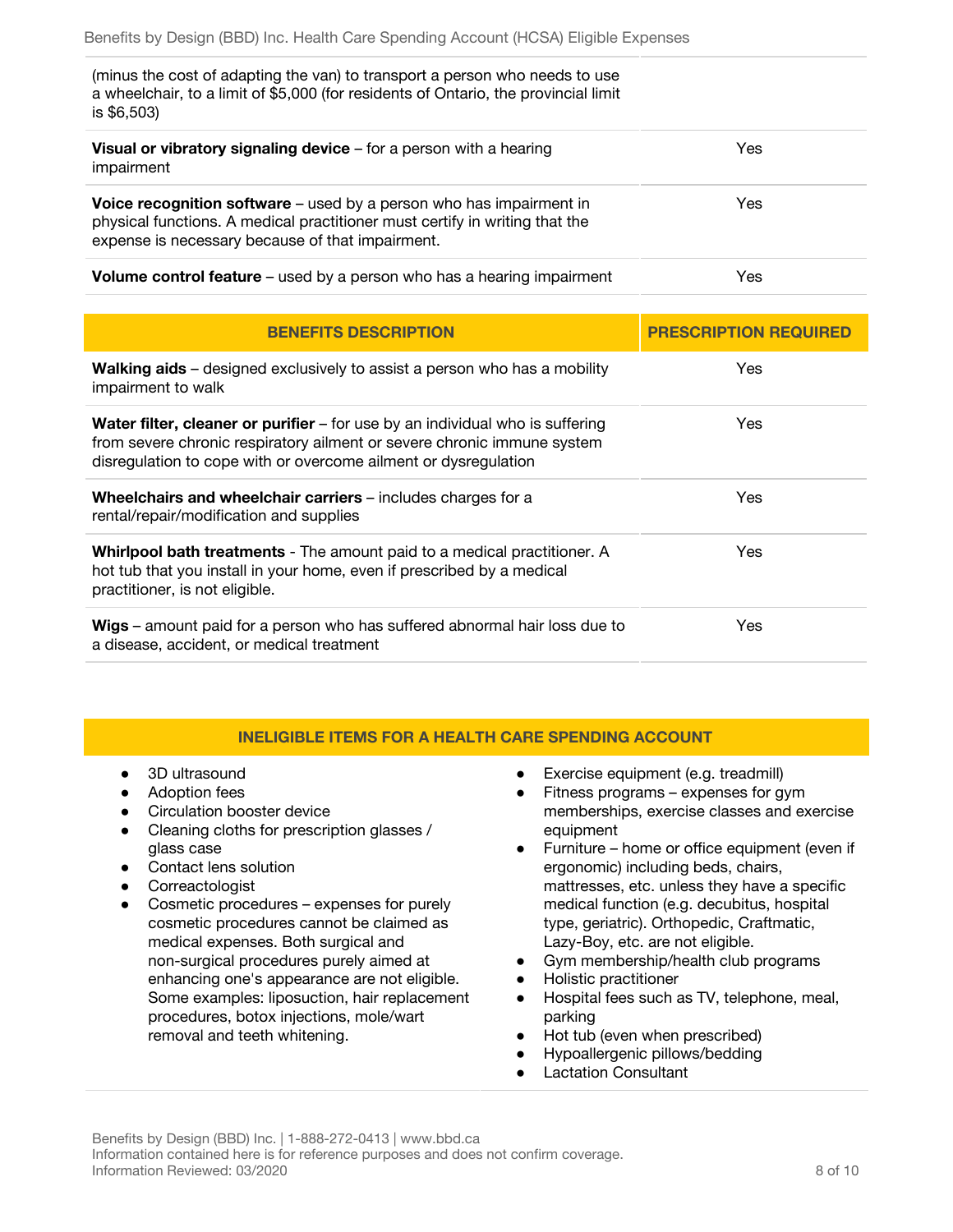An expense, including those identified above, may qualify as a medical expense if it is necessary for medical or reconstructive purposes, such as surgery to address a deformity related to a congenital abnormality, a personal injury resulting from an accident or trauma, or a disfiguring disease.

- Daycare and babysitting services
- Dental services or products that are purely for cosmetic reasons (e.g., in office/at home teeth whitening and bleach kits)
- Diaper services
- Ear popper device
- Electric toothbrush / flosser / waterpik
- Lift chair- is ONLY eligible if there is a physical mobility limitation. Lift Chair must be purchased from a Medical supplier.
- Missed appointment fees not considered a physician service
- Natural health practitioner
- Natural therapist
- Organic food
- Personal response systems- such as Lifeline and Health Line Services
- Polarity therapist
- Premiums for life, LTD, STD, trip cancellation

## **INELIGIBLE ITEMS FOR A HEALTH CARE SPENDING ACCOUNT**

- Premiums for provincial and territorial health care
	- Alberta Health Care Insurance Plan
	- Manitoba Health Plan
	- Medical Services Plan of British Columbia
	- New Brunswick Medicare Division of Provincial Department of Health
	- Newfoundland Medical Care Plan
	- Northwest Territories Health Insurance Services Agency of Territorial Government
	- Nova Scotia Medical Services Insurance
	- Ontario Health Insurance Plan
	- Prince Edward Island Health Services Payment Plan
	- Quebec Health Insurance Board (including payments made to the Health Services Fund)
	- Saskatchewan Medical Care Insurance Plan
	- Yukon Territorial Insurance Commission
- Premiums for travel insurance if it includes non-medical coverage such as baggage loss, trip cancellation, etc. (If the premium also includes health coverage, a detailed receipt with a breakdown is required)
- Premiums paid to provincial prescription drug plans (e.g. Pharmacare)
- Premiums (health plan) paid by an employer and not included in your income
- Premiums for provincial or government medical or hospitalization plans (e.g. OHIP health fee)
- Prenatal classes
- Remedies (e.g. naturopathic, homeopathic), supplements including nutritional such as Alimentum), vitamins and natural health products UNLESS it:
	- (i) prescribed by a medical practitioner AND

○ (ii) recorded by a pharmacist This means it has to be filled at the pharmacy from a prescription just like any other drug claim.

- Sauna
- SAD lamp (for Seasonal Affective Disorder)
- Scales for diabetics to weigh themselves and/or their food
- Scholarship and tuition
- Shipping, handling, courier, mailing charges
- Smoking cessation courses/programs, laser treatment unless for exceptional cases where it is part of the medical treatment for a serious health deterioration and is prescribed and monitored by a medical practitioner
- Sports use only equipment (must be required for every day - not just sports)
- Tanning fees
- Taxes (GST, PST, HST, etc.) where the taxes weren't paid through a traditional plan (only claiming the taxes charged)
- Teeth whitening/bleaching (in home or in dental office) unless a portion of the claim is paid through the traditional dental plan
- Travel expenses-for which you can get reimbursed
- Umbilical cord- blood cord (storage or process)
- Warranties